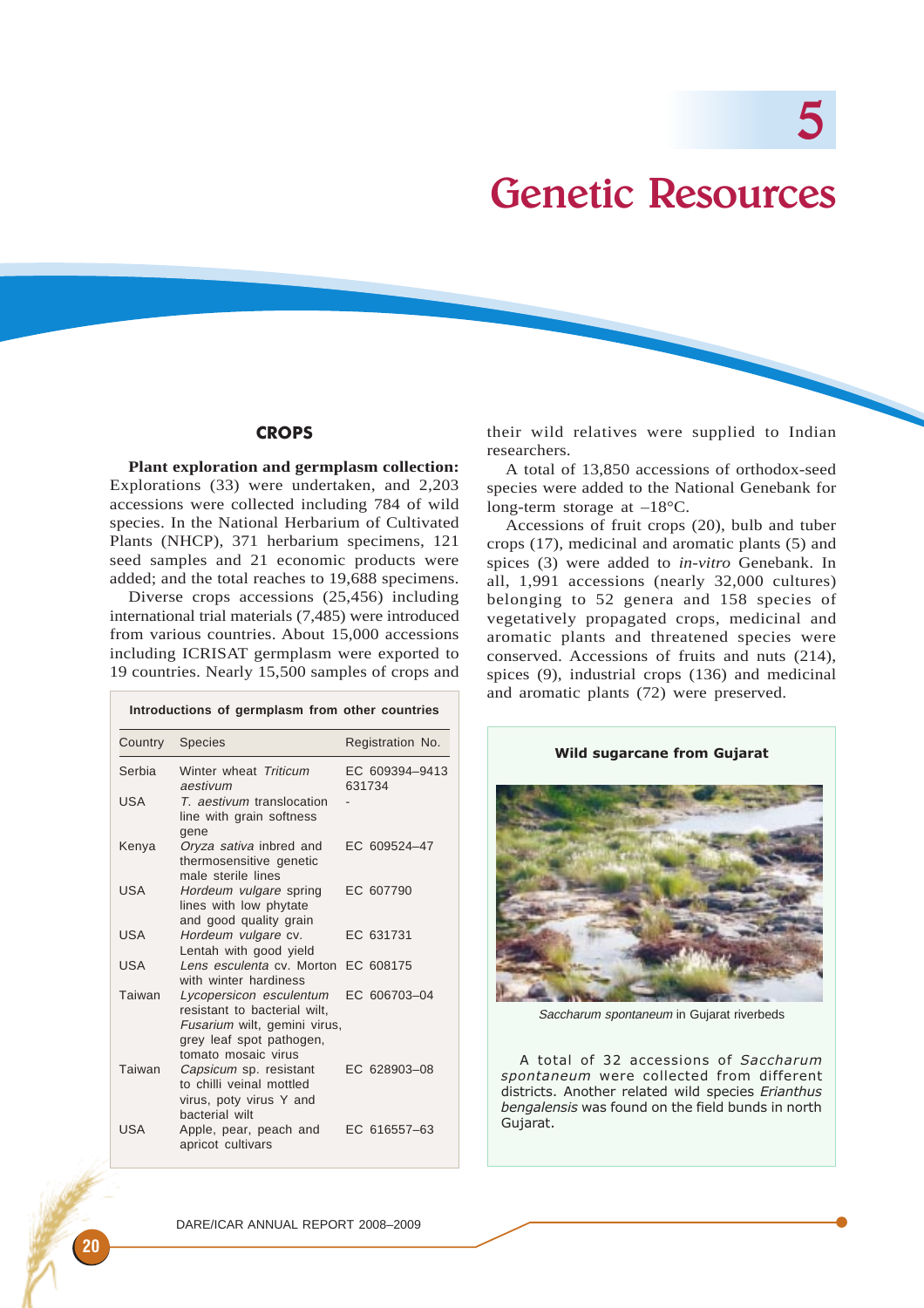**Plant quarantine:** Ten phytosanitary certificates were issued for export of 873 samples. Over 25,000 accessions were processed for quarantine clearance. About 540 samples were found infested/infected with different pests; out of which 526 were salvaged. Important interceptions include **insects:** *Araecerus fasciculatus, Bruchus lentis, Callosobruchus subinnotatus, Chrysomphalus dictyospermi, Pectinophora gossypiella, Rhizopertha dominica, Tribolium castaneum, Sitophilus oryzae, S. zeamais, Sitotroga cereallela*; **nematodes:** *Aphelenchoides besseyi*; **fungi and bacteria:** *Alternaria brassicae, A. brassicicola, Botrytis cinerea, Colletotrichum dematium, C. graminicola, Drechslera maydis, Fusarium solani, Peronospora manshurica, Puccinia helianthi, Xanthomonas campestris* pv. *campestris* and *Xanthomonas vesicatoria*; **viruses:** Alfalfa mosaic virus, Bean common mosaic virus, Bean yellow mosaic virus, Cowpea mottle virus, Pea enation mosaic virus and Raspberry ring spot virus.

**DNA fingerprinting:** In watermelon, 232 simple sequence repeats (SSRs) were identified, and primers for the amplification of the sequences were designed and tested using selected cultivars.

PCR-based detection protocols were worked out for detection of late-blight resistant *RB* gene in genetically modified potato (with *RB* gene up to a limit of detection of 0.01%); *cry1Ac* gene in *Bt* okra up to a limit of detection of 0.01%; multiplex PCR-based detection of *ama1* gene, 35S promoter, *nos* terminator and *nptII* marker genes in genetically modified potato with *ama1* gene; and *cry1Ac* gene, endogenous  $\Box$ -tubulin (TubA) gene and *nos* terminator/*nptII* marker gene in *Bt* rice. Qualitative detection procedures using Real Time PCR were developed for *cry1Ac* gene in *Bt* brinjal. PCR-based diagnostic kits were developed and released for detection of endogenous genes, specific transgenes and 35S promoter sequence in genetically modified cotton (*cry1Ac, cry2Ab* genes), brinjal (*cry1Ac* gene), cauliflower (*cry1Ac* gene), mustard (*barnase* and *barstar* genes) and tomato (*osmotin* gene).

## AGRICULTURALLY IMPORTANT MICROORGANISMS

**Isolation, characterization and documentation:** In the northern Indo-Gangetic plains, based on sequencing of 16S rDNA, isolates from the effluent-treated soils are *Bacillus humi, B. drentensis, B. asahii, B. cohnii, B. pumilus, B. niacini, B. djibeloresis, B. fumarioli, B. senequalensis, B. oleronius* and *B. sporothemodurans.* Functional diversity with regard to production of IAA and siderophore and p-solubilization has revealed that over the years there has been enrichment of species of *Bacillus* and *Pseudomonas* that have lost plantgrowth promoting traits.

**Microbial consortia to alleviate salinity:** Bacterial inoculants developed to alleviate harmful effects of salinity for enhanced growth and yield of wheat, identified through sequencing of 16S rDNA, are *Bacillus pumilus* EU 927407, *B. aquimaris* EU 927408, *B. arsenicus* EU 927409, *Arthrobacter* sp. EU 927410, *Bacillus cereus* EU 927411, *Pseudomonas medicona* EU 927412, *Bacillus subtilis* EU 927413, *Bacillus pumilus* EU 927414 and *Bacillus aquimaris* EU 927415. These were submitted to NCBI Gene bank and accession numbers were obtained.

**Potent biocontrol agent against** *Fusarium***:** Of the 23 isolates of *Trichoderma* obtained from the Uttarakhand soil samples, 10 showed more than 40% inhibition in all the assays against *Fusarium melonis, F. cucumerinum* and *F. lycopersici.* PCR amplification using primers, internal transcribed spacers, ITS-1 and ITS-4, followed by RFLP analysis with restriction endoncuclease *Hind III,* could cluster 10 isolates into 8 groups. RAPD analysis with oligonucleotide primer OPV 14 revealed significant level of polymorphism among the isolates.

**Microbial shift in soils:** The community-level physiological profiling of soil microbes using BIOLOG showed significant shift in C utilization pattern of the effluent-irrigated soils over the control soils.

Fast-growing actinomycetes strains isolated from the effluent-contaminated sites were characterized at the molecular level and their 16S rDNA and PCR-RFLP analysis using restricition enconucleases *Mbo*I and *Taq*I, grouped these 45 isolates into 12 clusters, of which 6 clusters were unique isolates from the effluent-irrigated soils, and 2 were unique isolates from the control soils. These isolates were able to produce xylanase and cellulose at 85-290 and 28-70 IU/ml/min.

**Bacteria and fungi identified:** From salt lake of Sambhar, Rajasthan, bacteria capable of growing at 20% NaCl and at pH of 12 were isolated. Molecular diversity clustered bacteria into 29 groups- and sequencing of 16S rDNA led to identification of *Halomonas* sp., *Marinobacter alkaliphilus, Marinobacter hydrocarbonoelasticus, Halomonas variabilis, Altermonadales, Nitrinicola lacisaponesis, Bacillus thuringiensis, Chromohalobacter salexigens, Marinobacter aquaeolei.* From Leh region, psychrophilic fungi growing at 4° C or lower temperature were isolated and identified as *Asordaria sibutii, Gemocyes* sp. *Penicillium* sp., *Ulocladium consortiale, Thelebolaceae* sp. and *Ulocladium* sp.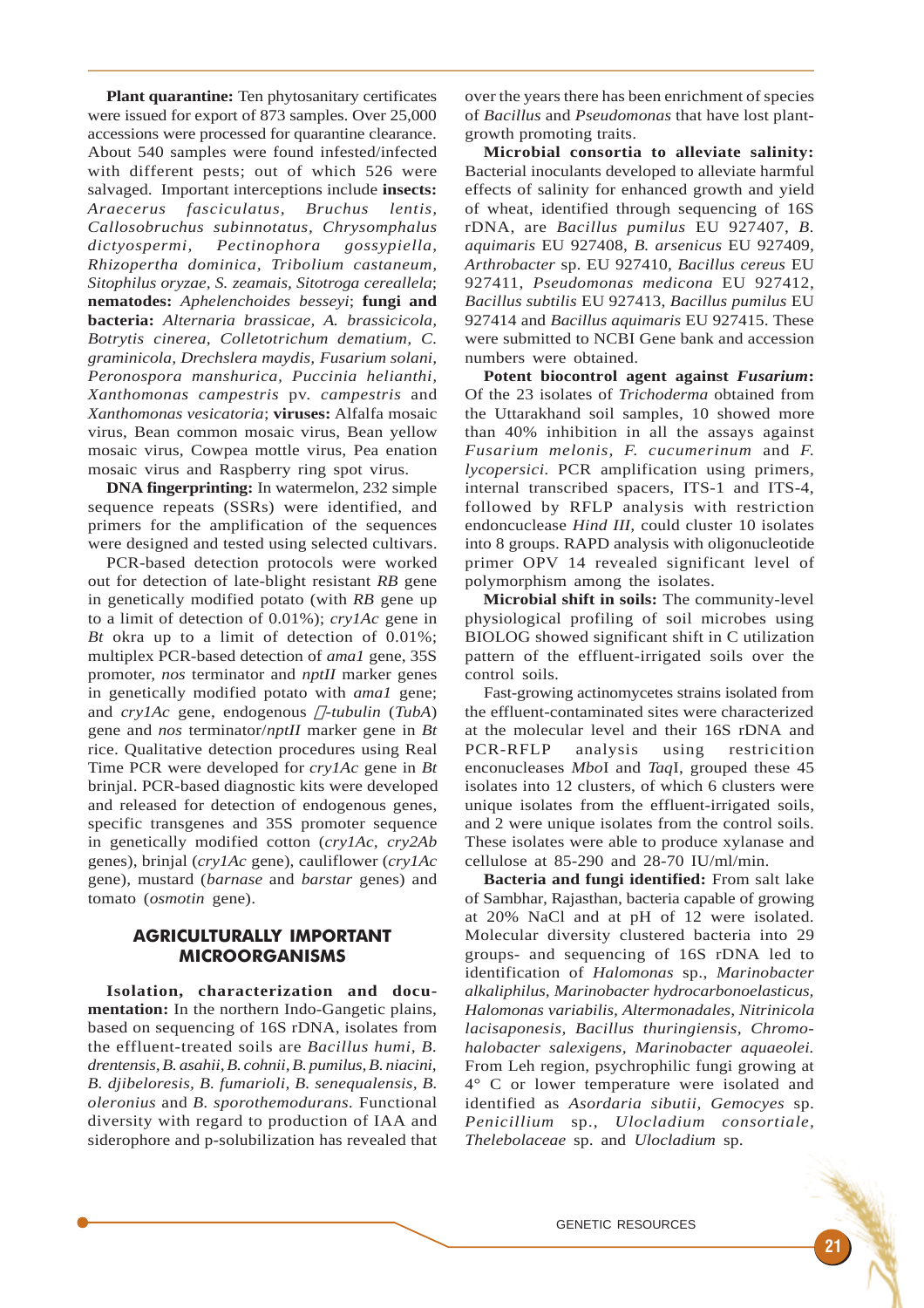# PESTS AND NATURAL ENEMIES

**Biosystematics:** Field surveys in 20 states/union territories led to collection of 98,122 insects and mites belonging to economically important group. Taxonomic keys have been developed for the genera and the species of Largidae, Pyrrocoridae and Cercopidae. Two new species of Eriophyiidae have been identified and described.

#### Eucalyptus pest identified

There was an epidemic of an invasive pest, gall wasp, in eucalyptus that is used commercially for pulp production and for other raw materials for paper industry in the different parts of India. This pest was found to be occurring as a regular and serious pest in eucalyptus nurseries and plantations not only in Andhra Pradesh, Karnataka and Tamil Nadu, but also in Delhi, Uttar Pradesh, Haryana, Rajasthan and Madhya Pradesh. This has now been identified as Leptocybe invasa (Eulophidae: Hymenoptera), and details of its ecology and bionomics have been worked out.

**Genetic diversity of Trichogrammatids:** Internal transcribed spacer, ITS-2, and RFLP analysis enabled molecular differentiation of 12 species of trichogrammatid egg parasitoids. Microbial symbionts that influence sex ratio of these egg parasitoids provide clue on the influence of *Trichogramma* female.

**Rodent surveys:** In Punjab dominance of *Bandicota bengalensis* was noticed, followed by *Tatera indica*, *Mus* spp. and *Golunda ellioti*.

| Distribution pattern of rodent-pest complexes in<br>crop fields in Karnataka |                                                       |                           |
|------------------------------------------------------------------------------|-------------------------------------------------------|---------------------------|
| Crops                                                                        | Pest species complex                                  | Live-burrow<br>density/ha |
| Irrigated rice                                                               | B. bengalensis> Mus<br>booduga                        | 73                        |
| Ragi                                                                         | T. indica>B. bengalensis><br>M. booduga               | $40 - 50$                 |
| Maize                                                                        | B. bengalensis> T. indica><br>M. booduga              | $6 - 20$                  |
| Pearl millet                                                                 | B. bengalensis                                        | $8 - 10$                  |
| Wheat                                                                        | <b>B.</b> bengalensis                                 | $26 - 30$                 |
| Pigeonpea                                                                    | $T.$ indica > B. bengalensis<br>> M. booduga          | $20 - 25$                 |
| Cowpea and<br>mungbean                                                       | T. indica > B. bengalensis<br>> M. booduga            | $8 - 30$                  |
| Soybean                                                                      | B. bengalensis $>$ T. indica<br>> M. booduga          | $24 - 29$                 |
| Sunflower                                                                    | T. indica, M. booduga and<br>Mus platythrix           | $12 - 30$                 |
| Sugarcane                                                                    | $B.$ bengalensis > M.<br>booduga                      | $10 - 25$                 |
| Tuberose<br>(a flower<br>crop)                                               | $B.$ bengalensis > M.<br>booduga> Milardia<br>meltada | 47                        |

#### Mitigating desert locust outbreak in Rajasthan and Gujarat

There was an outbreak of the desert locust in six villages of Jalore district of western Rajasthan and adjoining localities in Gujarat during kharif. In all, 81 hectares and 129 farmers had been affected in the villages Partappur, Paladsar, Luniasar, Barsam and Mekhpura in Sanchore tehsil and Vanse in Bilmal tehsil. The project aided diagnostics of the locust, and paved way for clearing the confusion of whether it is the same migratory locust, which occurred in epidemic in Leh of Ladakh in Jammu and Kashmir in 2006. Taxonomic studies confirmed it to be the desert locust Schistocerca gregaria; characterized by the presence of prosternal tubercle. This facilitated quick and timely management of the locust by the plant-protection agencies.

Highest trap index of *B. bengalensis* was 56.25 from fodder crops in October. In Andhra Pradesh, the rodent population in terms of active liveburrows was high in rice-sugarcane cropping system compared to rice-rice-pulse or rice-rice cropping systems. In rice-rice cropping system, burrow infestation was low to medium in *kharif* and low in *rabi*. In arid Rajasthan, a complex of two gerbils, *Tatera indica* and *Meriones hurrianae,* was predominant in *bajra*-mungbean-mothbean in *kharif*.

**Lesser bandicoot rat in the arid region:** In recent years, lesser bandicoot rat *B.bengalensis* population remained almost constant throughout the year in Jodhpur with a trap index up to14.0. Average daily intake of pearl millet grains by *B. bengalensis* was 13.57 g/day as compared to 6.19 and 5.24 g/day by *Rattus rattus and Tatera indica*, indicating more than two times higher potential losses to stored grains, besides other damages and contaminations caused to stored commodities.

## **HORTICULTURE**

**Mango:** Mango accessions, 11 at RFRS, Vengurle, 15 at Periyakulam, 10 at FRS, Sangareddy and 4 at AES, Paria were added. Two clones of Alphonso and one of Bangalora were added in the germplasm. Bangalora was the highestyielding cultivar followed by Dholikothi Maldah at RAC, Sabour Campus, while Mallika gave higher fruit yield at Pantnagar. Seedling selection, Peddapur 16 and Pargi 16, recorded the maximum yield at FRS, Sangareddy, while seedling No.7/ 80 and 10/85 at Sabour and Latif Aliwala, Surkhroo 1 and Surkhroo 2 at Pantnagar. Clone Rati Banganpalli showed cluster-bearing habit while Benishan early maturity; Pedda Benishan and Allahabad Benishan with bigger-size fruits than Benishan. At FRS, Rewa, a clone of Chausa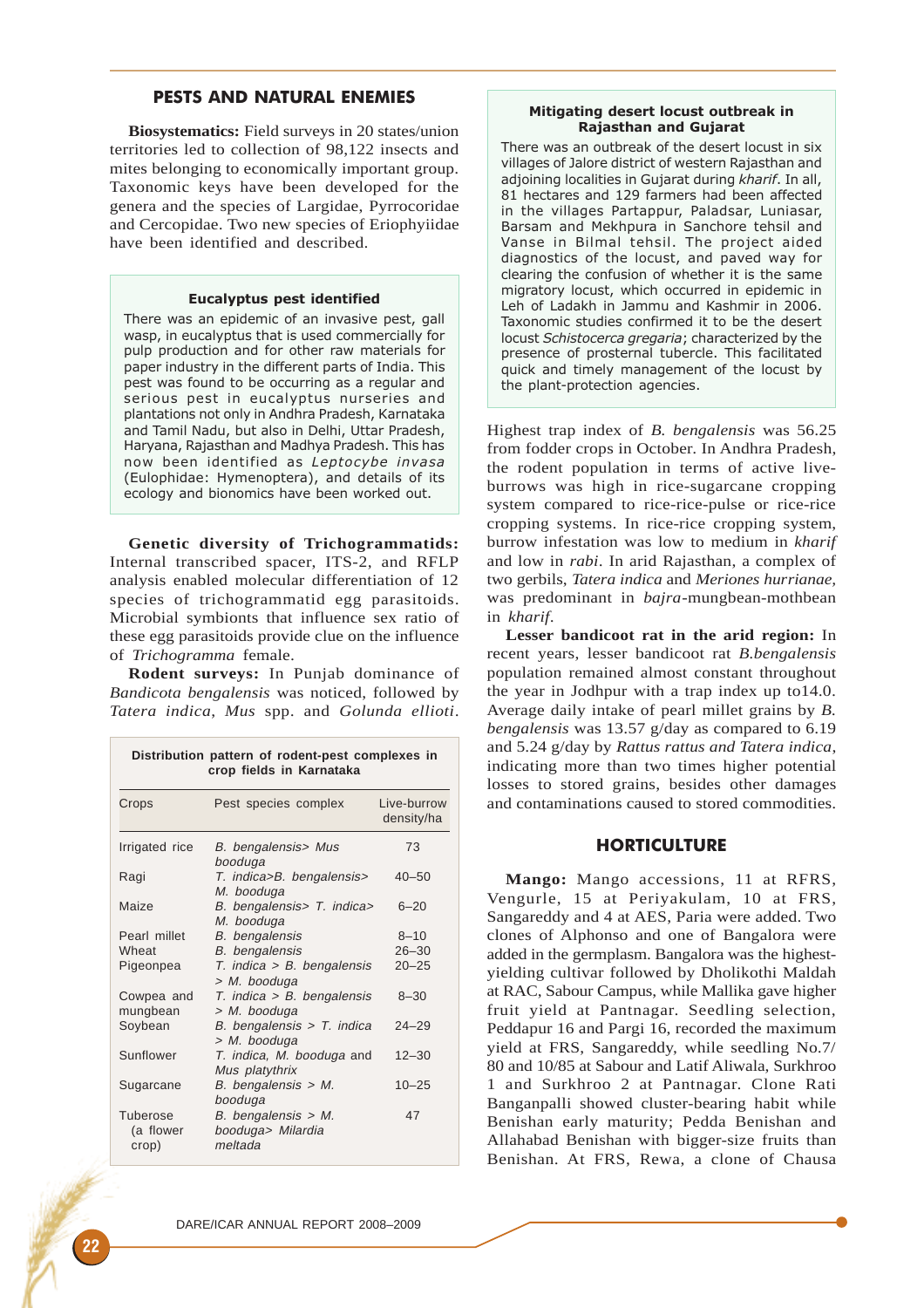(Chausa No. 2) was found promising.

**Guava:** Six new accessions of guava three each at FRS, Sangareddy and FRS, Rewa were collected. Cultivar Sardar gave the highest yield followed by Pant Prabhat at Pantnagar, while Guthneewala, Safeda (J 2) and Portugal gave higher yield at FRS, Rewa. At FRS, Sangareddy, cv. Kohir Safeda performed better followed by Allahabad Safeda, while Sardar , MPUA&T- S 1 and MPUA&T-S 2 at RCA, Udaipur and Allahabad Safeda and Safed Jam at BAC, Sabour.

**Litchi:** Two clones of Bombai litchi were collected by BCKV, Mohanpur. Litchi cultivar Rose Scented outyielded at Pantnagar, Shahi and Late Bedana at RAU, Pusa and Bombai and Muzaffarpur at BCKV, Mohanpur.

**Tropical fruits:** Under All-India Co-ordinated Research Project on Tropical Fruits, genetic resources of varieties/species of tropical fruits were maintained and evaluated at different centres. Nine sweet orange clones, 21 accessions in banana, 1 in sapota and 2 in jackfruit were added to the germplasm collection. At Kannara, two introduced hybrids (TMB 5295-1 and SH 3640) are under multilocational trial. Acid lime selections 2 and 5 and mandarin selections 5 and 4 continue to record higher yield under Akola conditions. An elite clone of acid lime has been identified from Vaigai Dam, Tamil Nadu. In banana, Acc. No. 73 - 9 has been identified as a promising genotype. At Coimbatore, a field tolerant papaya genotype against PRSV was identified which is under multiplication.

**Citrus:** Two clones, one early maturing (N2) and another less seeded (N4) (less than 3 seeds/ fruit) were identified. Under clonal selection programme, 49 exotic germplasm comprising 31 Scion (14 mandarin, 9 sweet orange, 7 grapefruit and pummelo from USA, France, Japan), 19 rootstock (mostly from USA, a few from Australia) and 532 indigenous collection have been collected and maintained at NRCC, Nagpur. Besides, 55 superior clones of Nagpur mandarin, 13 of acid lime and 13 of Mosambi were also collected. More than 215 genotypes/accessions of pomegranate were collected from Jammu and Kashmir, Uttarakhand, Himachal Pradesh, Maharashtra and Karnataka. At present, over 160 germplasm accessions were maintained.

**Arid fruits:** Tikadi , Khavaspura and Sanaur 5 cultivars of ber were found tolerant to low temperature (-1 °C), while Sanaur 1 , Jogia and Kathaphal were moderately tolerant. Early doka stage was observed in cultivars, Khuneizi , Muscat and Tayer of date palm. Two new germplasm of wood apple have been added. Promising genotypes of aonla, Narendra Aonla 27, Narendra Aonla 28 and Narendra Aonla 29 were identified.

Pomegranate anardana types (05) were collected from Shimla. Out of 16 different types of Bhagawa in Maharashtra, Sel 4 was found superior in yield and quality parameters. In bael, two genotypes, viz. a Narendra Bael 19 and Narendra Bael 20, were significant. Higher fruit yield/plant was recorded in Singapur seedling and Red tamarind. Custard apple accession AS 1(APK (Ca)1 showed yield of 12.50 kg/ tree. At Rahuri, evaluation of germplasm of Bullock Heart (*Annona atemoya*), Island Gem (*Annona atemoya*) and Annona Hy. No. 2 (*Annona squamosa* × *Annona cherimoya*) indicated superiority for fruit quality.

**Cashew:** Four germplasm accessions were added to National Cashew Field Gene Bank (NCFGB), raising the total germplasm to 513. At various Regional Cashew Field Gene Banks (RCFGBs) at different AICRP-Cashew Centres, 1,272 accessions have been conserved.

**Vegetable crops:** Out of 161 germplasm lines in chilli, GP 276 for high capsaicin content (0.581%), GP 89 for high oleoresin content (14.51) and GP299 for high capsanthin (53375EOA); okra (IIVR 402 for resistance to YVMV); early cauliflower (Kuwari 23/42 for earliness and heat tolerance); late cauliflower (RSK 1301 for resistance to downy mildew; cabbage (Ac 208 for bluish green colour and resistance to black rot); lablab bean (IS 21 for earliness) and ivy gourd (CG 84 for resistance to mosaic) were found promising.

**Mushroom:** About 302 wild mushrooms of Termitomyces, Lepista, Chlorophyllum, Agrocybe, Leucocoprinus and *Mycena* spp. were collected. The DNA sequence from *Tricholomella constricta* has been deposited. This is second DNA sequence data from the world and first of this species from India. DNA sequence of two new *Volvariella* spp. has also been deposited. Two new species of *Volvariella* were identified. Genomic DNA from 12 strains of *A. bisporus* and *C. indica* were isolated and purified. DNA fingerprints were developed using 4 random primers. Seven new strains/SSI of paddy straw mushroom (*Volvariella volvacea*) were evaluated for their mushroom yield and quality. Strain bbsr-007 gave highest mushroom yield of 31% on a 1:1 mixture of paddy straw + cotton waste in 2 weeks of cropping. A total of 130 specimens of wild fleshy fungi were collected from the forest areas of different regions. The important collected species were *Ganoderma* spp., *Agaricus bisporus, Schizophyllum commune*, *Polyporus* spp., *Termitomyces* spp., *Auricularia polytricha*, *Rassula* spp., *Cantharellus* spp., *Calocybe* spp., *Pleurotus* spp., *Phellorinia inguinans*, *Podaxis pistillaris*, *Daldania concentrica*, *Ramaria* spp., *Tricholoma* spp., *Hericium erinaceusm*, *Lapiota procera*, *Lycoperdon*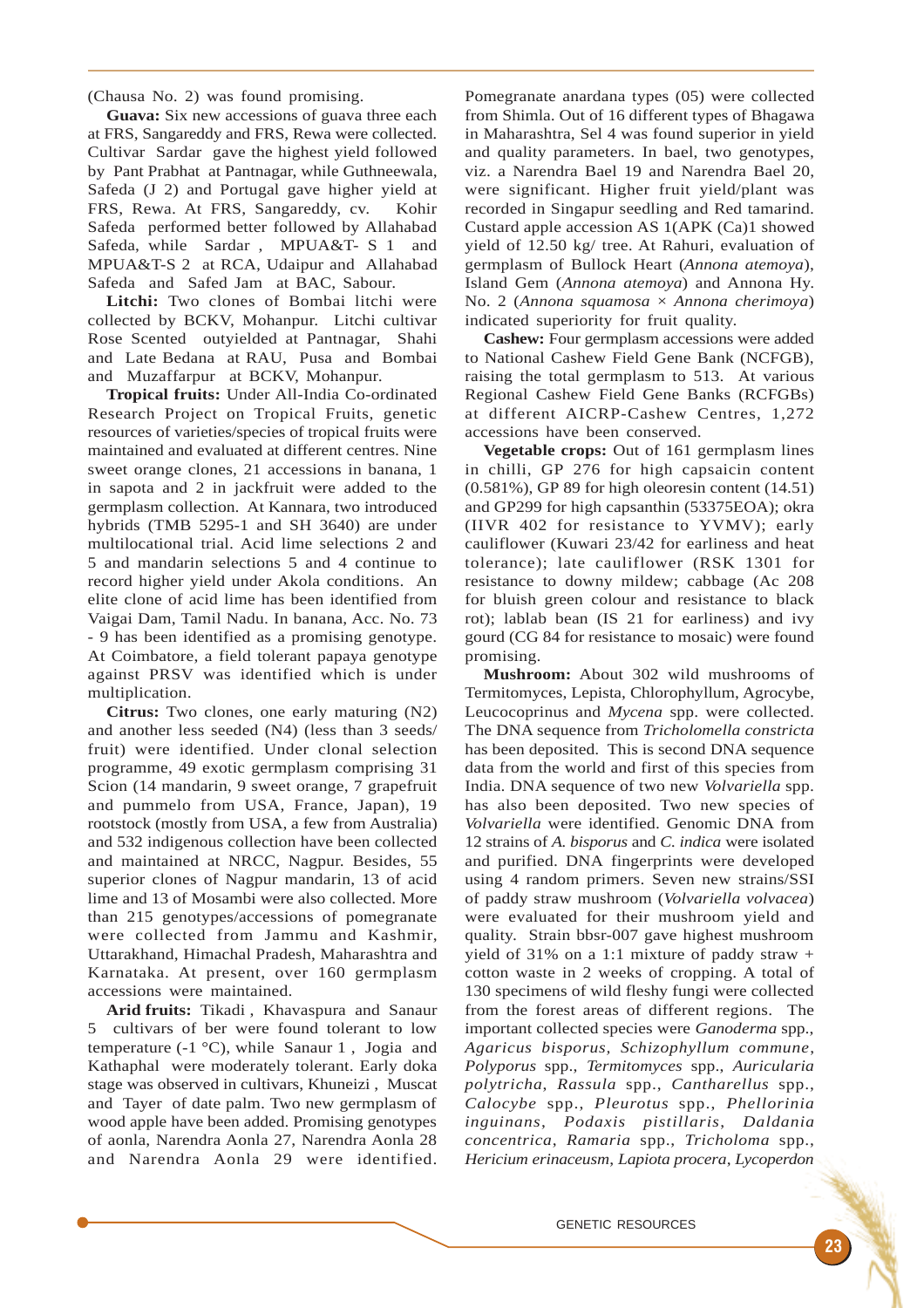spp., *Mycena* spp. and *Volvariella volvacea*.

**Oil palm:**Seeds of 12 promising oil palms, viz. Baratang (2 nos.), Theni (5 nos.), Nellore, (4 nos.), Sulia, Mangalore (5 nos of Nigerian source), were collected from commercial plantations of Little Andaman. One high-yielding virescence dura, was collected. One dwarf Surinam palm was identified at Palode. One more dwarf Nigerian sterile pisifera was identified in OPIL estate. Two high-yielding viresence type dwarf palms were identified at PCKL, Athirapalli. One dwarf tenera of Costarican origin was collected from a plantation in Andhra Pradesh.

**Spices:** A total of 585 black pepper germplasm have been maintained under different AICRPS centres. The characterization resulted in identification of high-yielding accessions, viz. Karimunda II with a maximum green berry yield of 5.60 kg/vine followed by Valiyaramundi (3.45 kg/vine) and TMB IV (1.80 kg/vine). In cardamom, 305 germplasm have been maintained. Ginger (660 accessions) and turmeric (1,280 accessions) have been maintained under AICRPS centres. Out of the 265 turmeric germplasm accessions screened for resistance against leaf spot and leaf blotch diseases, the turmeric germplasm accessions, viz. CL 1, CL 2, CL 3, CL 6, CL 14, CL 22, CL 25, CL 31, CL 32, CL 33, CL 53, CL 54, CL 148, CL 153 and CL 230 were resistant to leaf spot (8 – 10 PDI) and leaf blotch. In tree spices, a total of 37 clove, 119 nutmeg, 39 cinnamon and 6 cassia accessions have been maintained. In coriander 1,809, in cumin 623, in fennel 670 and in fenugreek 976 accessions were maintained.

**Flowers:** At Bhubaneshwar, five new cultivars of rose were added to the existing germplasm of 324 cultivars including 201 HT, 73 floribunda, 42 miniature and 8 climbing roses.

**Orchids:** A total of 3,130 orchid accessions maintained at NRC for Orchids, Pakyang, Sikkim. Two orchid species, Euranthes and Ione, have been collected and enriched germplasm collection.

**Betelvine:** The cultivar, Vasanaa Kapoori, performed better than others in respect to leaf yield, 20% more than the control. GN 1 hybrid (Ghodi Bangla × Kapoori Nasik) exhibited normal vigour. Even in GN hybrid, yield was much below than the local check variety. The hybrids could not establish at BCKV centre.

**Tuber crops:** In tuber crops, four early-maturing hybrids and 12 others suitable for table purpose were identified. The 164 SSR marker-tested cassava mosaic resistant clones received from CIAT were evaluated. Flour clones, viz. CR 43-11, CR 43- 7, CR 54A-3 and CR 59-8, had high yield (>40 tonnes/ha) coupled with CMD resistance. Out of 1,820 first clonal hybrids evaluated for identifying TLB tolerant clones, 12 were symptom-free and

being evaluated along with Mukhtakeshi. Also hybrid seeds were generated incorporating TLBfree wild taro as one of the parents (seven crosses) to produce TLB-resistant taro hybrids. Fifteen highyielding hybrids were identified from the replicated trial and being evaluated to confirm the performance. About 118 hybrids were evaluated for isolation of high-yielding good cooking types.

In cassava, ME 833 gave higher yield at Yethapur and CM 9905 at Thiruvananthapuram. H 740/92 recorded significantly higher yield at Yethapur and Peddapuram. Three clonal selections, PDP 5, PDP 6 and PDP 7, obtained from crosses Ambakadan  $\times$  Sree Prabha (TCH 2) and Ambakadan  $\times$  H 165 showed high degree of resistance to cassava mosaic virus with high yield potential.

In sweet potato, two selections, viz. CARI – SP1 and CARI-SP2, from Port Blair with consistent higher yield under Island ecosystem were identified for Andaman and Nicobar Islands. IGSP 14, CO 3-4, SV 280, DOP 93-19 and ST 10 were identified as good yielders at different centres. Among orange fleshed sweet potato entries, Kamalasundari, 440038, CIPSWA 2, ST 14, IGSPC 15, 362-7 and SV 98 showed better performance in different states.

Yam bean RM 1, DPH 101, DPH 88 and DPH 70 were the maximum tuber yielders at different centres. Among the collection of *Colocasia*, *C. esculenta* var. *antiquorum,* taro collections, ML 1 and ML 9 were good yielders in Meghalaya. JCC 25, IG Col 4 and BCC 17 in taro were identified as good yielders for Asom, Chhattisgarh and West Bengal.

## ANIMALS

#### Livestock information management

**Individual assignment using genetic algorithm:** A computational methodology based on genetic algorithm was developed to solve the individual assignment problem using microsatellite data. Its results were compared, and accuracy of assignment was also tested. Performance using genetic algorithm methodology is comparable with that of existing methods with the data generated from actual allelic frequency values of Red Kandhari, Deoni, Hariana and Sahiwal cattlebreeds.

#### Phenotypic characterization

**Bargur cattle:** Bargur cows are distributed in and around Bargur hills in Bhavani Taluk of Erode district, and also in Kolathur Taluk of Salem district especially the regions adjoining the Bargur hills. Bargur village (34 hamlets) has 10,102 cattle of which 90% conform to breed characteristics of Bargur cattle. The animals are maintained in low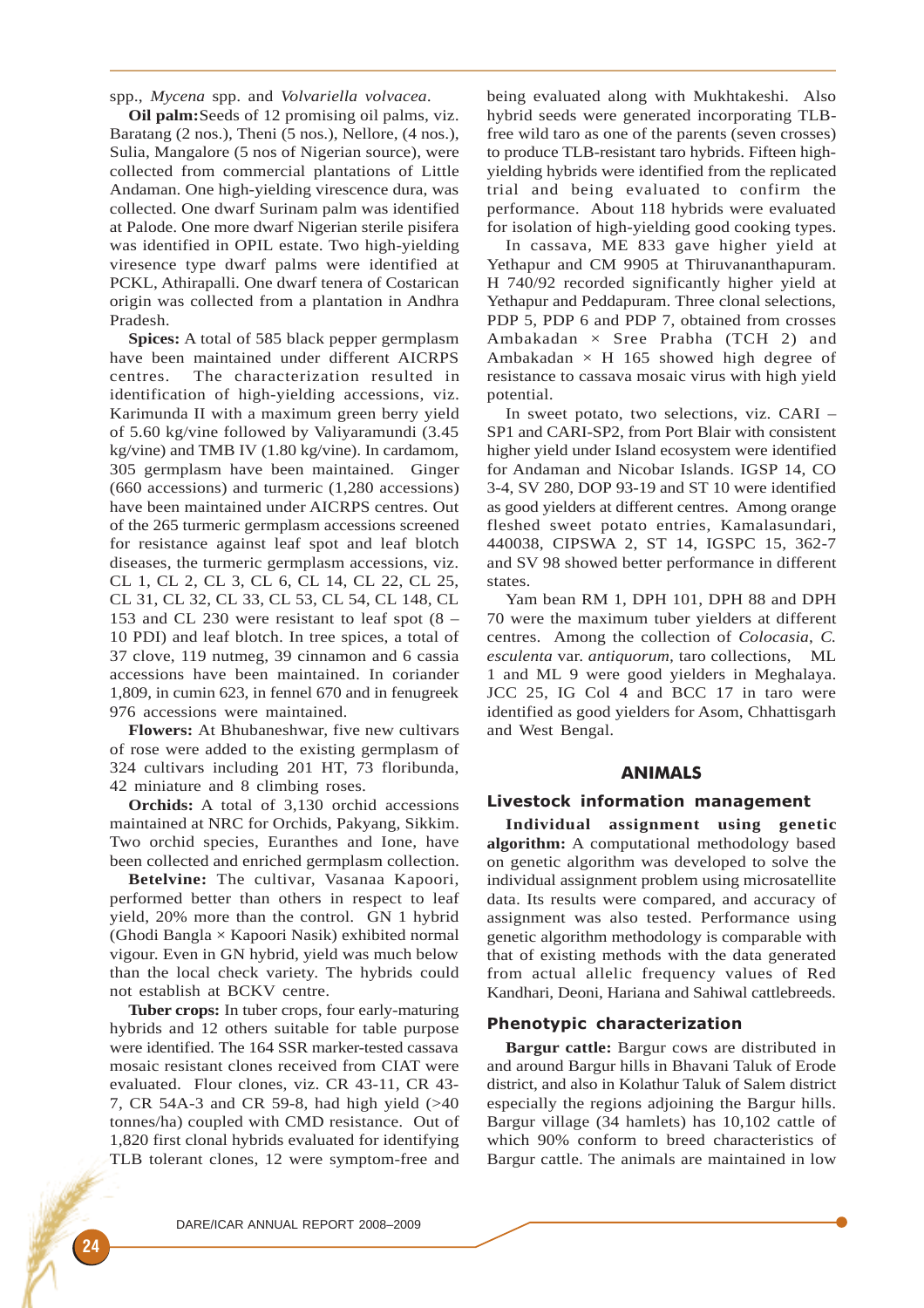#### Evaluation of indigenous pig germplasm

 Indigenous pig herds of three strains, were established at the NRC Pig for genetic evaluation, improvement and conservation. Unrelated pigs of Nagaland, Megahlaya and Northern West Bengal (Ghungroo) were directly procured from farmers' field and the founder

stock was established at the institute. The litter size at birth in indigenous pigs from north Bengal (Ghungroo) was on an average 12 piglets in comparison to seven



Ghungroo pig with litter

in Meghalaya and five in Nagaland. The weaning weight is about 12 kg in Ghunguroo in comparison to Megahalaya local (5.25 kg) and Nagaland local (4.5 kg).Gunghroo has the potential to be developed as the Indian Meishan pig in the future.

input system by grazing animals in deep thick forests. *Patti* system is practiced, whereby herdsmen keep animals in *pattis* during night. Animals are small; brown colour with white patches. The average body length, height at wither, heart girth, paunch girth, face length, face width, horn length, ear length and tail length without switch in cows were 99, 108, 139, 144, 42, 14, 35, 17 and 62cm, respectively. The birth weight varied between 15 and 18 kg. Cows are poor milkers; average daily yield is 1.14 kg. Age at first calving varies from 36 to 60 months with an average of 48 months. Calving interval varies from 16 to 18 months, lactation length 180 days to 240 days, service period 120 to 180 days, and dry period from 150 to 210 days.

**Malnad Gidda cattle:** Malnad Gidda, a dwarf cattle is mainly distributed in Shimoga, Chickmagalur, North and South Kannada, and Belgaum districts of Karnataka. The breed population has declined especially in last two decades. The animals are kept under low input system of management. There are five major coat colours in the breed (black, brown, red, fawn, white and sometimes mixture of any two). The average body length and height at withers were 87.04±0.65 cm and 90.29±0.46 cm, respectively, for cows, and  $86.53 \pm 1.93$  cm and  $91 \pm 1.47$  cm, respectively, for adult males. The average chest girth and paunch girth were 118.36±0.67 and 121.39±0.82 cm for cows and 118.47±3.93 and 118.67±3.90 cm for adult males. Birth weight, weight at maturity, age at first calving, age at first service in males, calving interval, service period and number of services/conception were  $8.56 \pm 0.44$  kg,  $87.29 \pm 2.95$  kg,  $45.41 \pm 1.22$  months,

#### Sex identification of meat

Method for identification of sex from meat was standardized. It involves PCR amplification of Amelogenin XY gene. In males amino acid coding region of the Amelogenin gene on the Y chromosome (AMELY) is shorter than its X chromosome counterpart i.e. it is having a deletion region. Hence PCR amplification of AMEL gene gives amplicons of two sizes (217, 280 bp) in male and only amplicon of single size (280 bp) in female DNA samples. Repeatability of the assay was confirmed by testing in different field samples.

 $38.06 \pm 1.24$  months,  $17.02 \pm 0.68$  months, 8.38 months, and 1.48, respectively. About 15% cows are producing more than 2 kg milk/day. In elite cows, the lactation period, dry period, average daily milk yield, peak yield, lactation milk yield were estimated as 8.95 months, 7.17 months, 2.11 kg, 3.09 kg, 569.13 kg, respectively.

**Balangir sheep:** The Balangir sheep is distributed in Balangir, Kalahandi Baudh and Angul districts of Orissa. Animals are small; average body weight, body length, height at withers and chest girth were 23.0±0.74kg, 57.6±0.84cm, 62.1±0.74cm and 69.7±0.84cm in rams and 20.4±0.17kg, 55.6±0.22cm, 59.6±0.18cm and 67.2±0.22cm in ewes, respectively. Coat colour ranged from light to dark brown or patches of white and brown. Males are horned and females are polled. Body is covered with coarse, open and colour fleece. Face, belly and legs are devoid of wool. In males, age at first breeding was 8-12 months with a breeding life of 1-3 years. Lambing rate was 70-100%. Balangir sheep are primarily maintained for mutton.

**Surti goat**: Surti goats are found in Bharuch, Narbada, Navsari, Valsad and Vadodara districts of Gujarat. Animals are of medium size with varied colour patterns, viz. white, black tan, and grayish. Mottled animals are also found. Surti goats are good milch animals with well developed funnel/ bowl shaped udder. The milk production ranged from 1.5 to 4 kg/day. Surti goats are good breeders showing first oestrous at an age of 6-8 months and kid at 13-14 months of age. Twins are born to majority of does (50-60%), and triplets are rare (5%). Males also show sexual maturity at the age of 6-7 months. The major breeding season is March-April and minor is October-November. The average body weight of adult male and female is 29.03 and 31.06 kg, respectively.

**Busra chicken**: Busra birds are found in Navapur taluk of Nandurbar and Sakri taluk of Dule districts of Maharashtra, and Songadh and Uchchal taluks of Surat district of Gujarat. These birds are reared for home consumption as well as for sale of live birds and eggs. Birds are kept in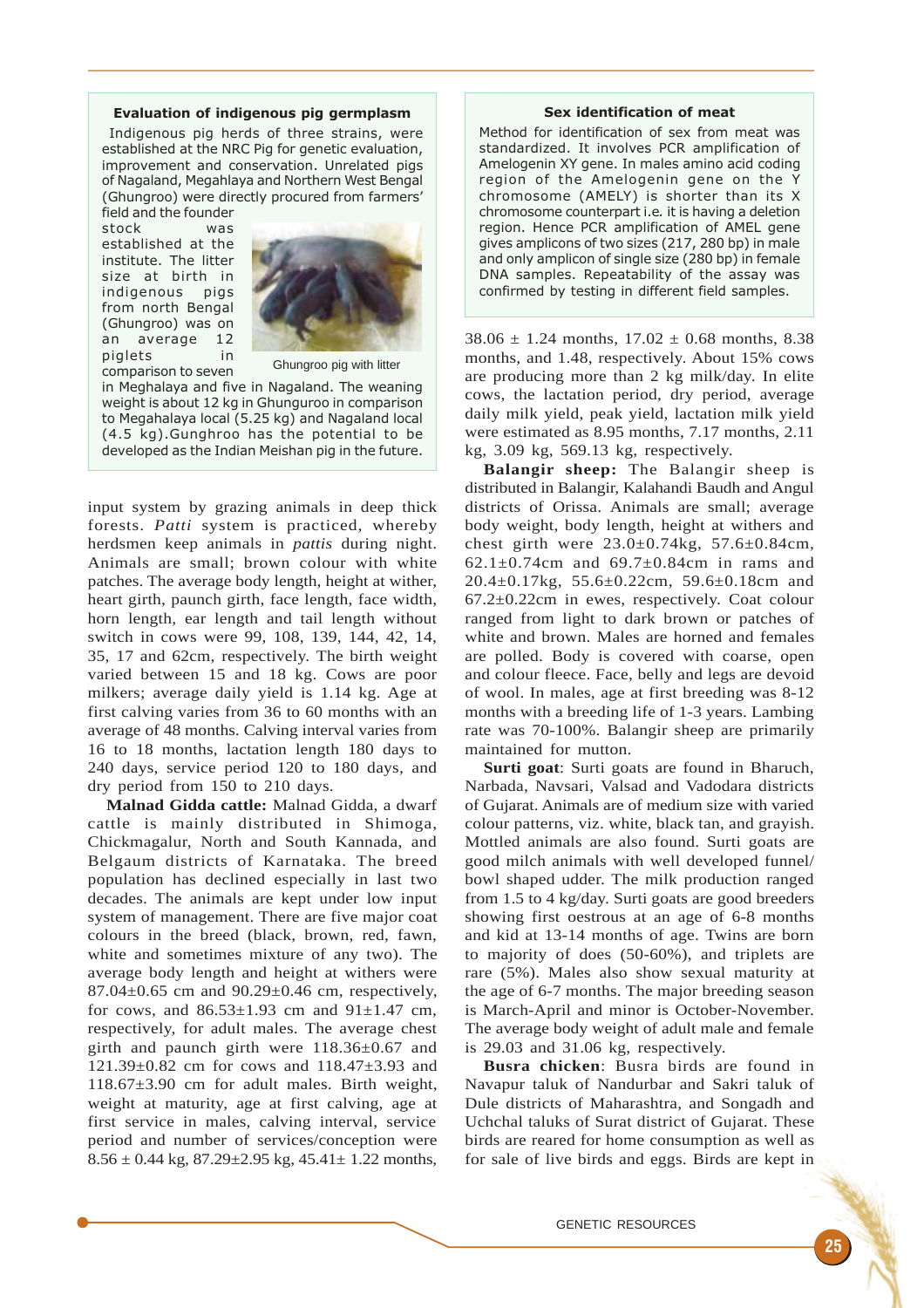the free range system. Flock size varied from 2 to 25 with an average of 8.6. Plumage is mostly white mixed with black feathers on neck, back, tail, and reddish brown feathers on shoulders and wings. Comb is red, single, small to medium in size, stands erect; beak yellow; wattles red, small to medium size; and shank, yellow. Weight of cock ranged from 0.85 to 1.25kg (average  $1.11\pm0.06$  kg) and of hen from 0.8 to 1.2 kg (average  $0.98\pm0.06$  kg). Age at first egg ranged from 5-7 months (average of about 6 months). Annual egg production ranged from 40 to 55. Hatchability on total egg basis ranged from 60 to 85%. Dressing percentage is about 65 – 70%. Eggs are small weighing about 28-38g (average 31.56±1.40g). Shell colour is mostly light brown. Egg shell is mostly strong with an average thickness of 37.73±1.47µ. Albumen index, yolk index and haugh unit were 0.059±0.007, 0.352±0.012 and 73.66±4.04, respectively.



Busra birds are kept for home consumption and sale of live birds

## Genetic characterization

**Cytogenetic status of Assamese buffalo:** All the non-descript buffaloes found in Assam resemble swamp buffaloes in external features. They are of small body size, low milk yield and are classified as swamp buffaloes (Assamese swamp buffaloes). Distinctive karyotypic features of swamp and river buffaloes were exploited to explicitly ascertain their riverine or swamp status. Majority of the animals investigated–picked from different parts of Assam–were riverine type, which is in contradiction to the general classification of Assamese buffaloes as swamp type.

Only four animals had a diploid count of 49 chromosomes, with one large size metacentric chromosome characteristic of swamp buffaloes. These four animals were thus crosses of River  $\times$ Swamp type indicating the presence of swamp type buffaloes also in the vicinity, probably of the wild type.

**Buffalo lactoferrin gene:** Lactoferrin is a potential candidate gene in dairy cattle breeding for increasing resistance against infections especially in mammary gland. Polymorphism in this gene was studied by analyzing the 5' flanking region of lactoferrin gene in Murrah, Jaffarabadi, Marathwada, Toda and Pandharpuri buffalo breeds. Ten distinct SSCP (single strand conformation polymorphism patterns) were observed, which further revealed 13 polymorphisms with 8 transitions, 4 trans-versions and one deletion mutation upon sequence analysis. Sequencing indicated homology with *Bos taurus* (96%), *Bos indicus* (95%), *Capra hircus* (91%), *Ovis aries* (92%), *Sus scrofa* (57%) and *Homo sapiens* (28%). Sequence analysis of SSCP variants revealed 34 nucleotide changes in bubaline lactoferrin gene from that of *Bos taurus* across

#### Comparative Genetic resistance to H5N1

Genetic resistance of indigenous stock — Kadaknath and Aseel Peela vis a vis high yielding SDL-IC (Synthetic Dam Line-Immunocompetent)—broilers against induced infection of H5N1 was evaluated.

 The birds were subjected to induced-infection intra-nasally with a dose of 1,000 EID 50 (determined by a prior experiment) of H5N1 (narapur/7972 strain). The overall survivability percentages were 8, 2 and 0% in SDL-IC broilers, Aseel and Kadaknath, respectively. The MDT (mean death time) was highest in SDL-IC (6.96 days) followed by Aseel (5.92 days) and Kadaknath (3.12 days). The day-wise and cumulative mortality percentages and MDT were significantly different among genetic groups. So far, no report is available in literature on survival of chicken after induced challenge of H5N1 whereas, for the first time, in present case 1 out of 50 Aseel and 4 out of 50 SDL-IC broilers survived for 10 days experimental period after H5N1 induced infection at higher dose than reported in literature. The four surviving SDL-IC broilers did not show any clinical sign and were apparently healthy whereas the Aseel was depressed.

 The overall severity of clinical signs was less with delayed onset of symptoms in SDL-IC broilers as compared to other two genetic groups. The overall severity of gross PM lesions was less in Kadaknath followed by Aseel and SDL-IC broilers, which might be due to the least MDT in Kadaknath as compared to other genetic groups. During early as well as late phases of H5N1 infection, lungs were most severely affected followed by brain in all the 3 genetic groups.

The expression profiles of genes indicated better genetic resistance in SDL-IC broilers as compared to Aseel and Kadaknath against H5N1 infection, which was in agreement with results of challenge trial. Nucleotide analysis of differentially expressing genes also revealed variation (transitions, transversion and insertion/ deletion) in both exon and intron regions among the three genetic groups.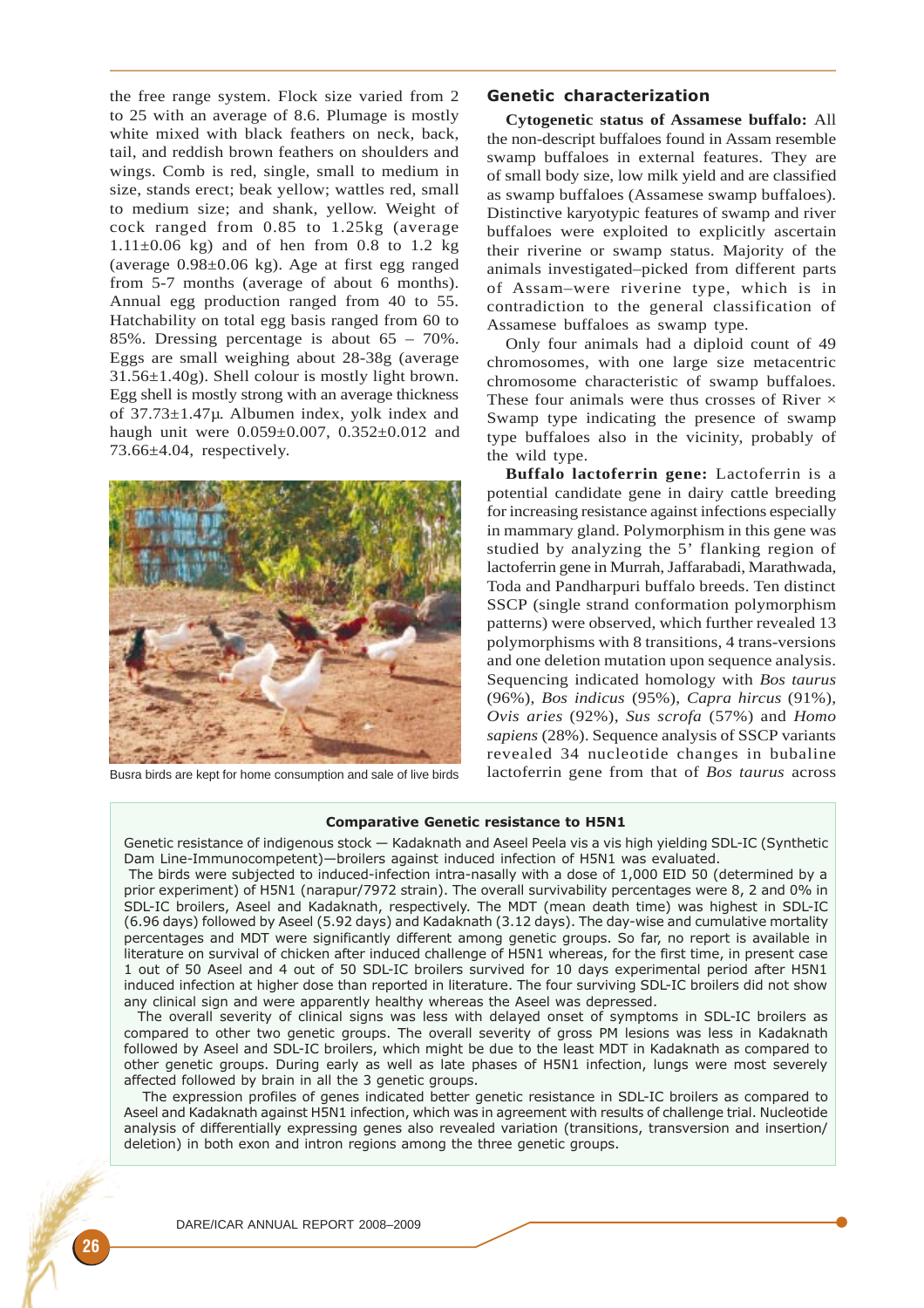different exonic regions. Analysis of different intronic regions revealed 38 nucleotide changes. Further, analysis of sequence data revealed five novel SNPs in intronic region and two SNPs in exonic region of bubaline lactoferrin gene. The SNPs identified in the lactoferrin promoter, exonic and intronic regions may serve as potential candidate marker(s) in buffaloes.

**Phylogenetic relationship among bovine species:** RAPD analysis on five bovine species under the genus *Bos* (Bovis), viz. yak (*Pheophagus grunniens*), mithun (*Bos frontalis*), *Bos indicus*, *Bos taurus* and buffalo (*Bubalus bubalis*) showed that yak shares highest genetic similarity with mithun (42%) followed by exotic cattle (27%), indigenous cattle (29%) and buffalo (16%). In comparison with yak, mithun was slightly closer to both the cattle species. Among the five species studied, buffalo seemed to be the most distinct from others. These results suggested that during the course of evolution, chromosomal rearrangement might have played little role in the diversification of bovines.

### Molecular genetic characterization

**Sheep and goat:** Microsatellite based genotyping of Patanwadi, Marwari and Dumba Sheep breeds revealed genetic distance of 0.033 between Patanwadi and Marwari, 0.049 between Patanwadi and Dumba, and 0.066 between Marwari and Dumba, indicating less genetic distance between Patanwadi and Marwari sheep breeds.

Microsatellite based genotyping was completed for Coimbatore sheep, Barghur cattle, Salem Black and Tellicherry goat at Core lab, TANVASU, Chennai, and diversity analysis for Bachaur cattle, Shahbadi and Ganjam sheep breeds at Core lab, NBAGR, Karnal. Diversity analysis indicated existence of substantial genetic variability and had no recent bottleneck in the populations investigated. Under trait-specific gene characterization, polymorphism at the *DGAT1* locus was also investigated by PCR-SSCP assay in native goat breeds.

Calpastatin gene, responsible for meat tenderness, was genotyped in Deccani, Nellore, Sonadi, Malpura, Nali, Ganjam, Chokla and Garole sheep breeds. Nellore sheep revealed the highest polymorphism in the calpastatin gene. Nellore and Malpura sheep are closer in terms of meat tenderness.

**Layer and broiler germplasm:** Genetic diversity analysis of 6 genetic groups of a diallel cross was carried out by 14 microsatellite markers. The genotypes showed varied genetic identity/ diversity. In a study using 14 microsatellite markers located on different chromosomes, the markers *ADL023, MCW041, ADL210* and *MCW110* were

significantly associated with egg production up to 28, 64 and 72 weeks of age. *MCW007, ADL020, ADL023* and *ADL176* microsatellites correlated significantly with age at sexual maturity. The genotypes of *MCW007* microsatellite were associated with body weight.

Genetic manipulation through introgression of major gene, transgenesis and reconstitution of poultry species: Two pure broiler strains (NNWP and NNCP) having specific introgressed naked neck gene, have undergone specialized selection programme over thirteen generations. The naked neck birds showed consistently relative superiority over normal for array of broiler traits. Presently, CARIBRO-Mritunjai is the only proven commercial (Naked Neck) broiler to perform exceedingly well in hot and humid conditions (tropical climate). To improve the general immunocompetence, the male and female progeny of NNCP population were selected for high 5 week body weight and high response to HI titre, and in NNWP population only male progeny was selected for high 5-week body weight and high response to HI titre.

**Role of apoptotic genes during forced moulting:** Apoptotic genes, viz. Caspase-1, Caspase-2, Caspase-3, Caspase-6, Caspase-8, Caspase-9, p53, Bcl-2 and Bcl-xL, were studied in the regressing reproductive tissue of force moulted White Leghorn hens. The mRNAs of all caspases under study except Caspase-6 were found in the regressing ovarian and oviduct (magnum and uterus) tissues. The involvement of apoptotic genes of intrinsic pathway (p53, bcl-2, bcl-xL) was also found in the ovary, magnum, and uterus of the moulted birds. The present investigation clearly indicated that apoptotic genes involved in both extrinsic and intrinsic pathways control reproductive regression in moulting birds.

**Isolation and molecular characterization of methanogenic archaea:** The methanogenic archaea

#### Genetic characterization of predominant Salmonella serovar in seafood

PCR ribotyping and band pattern analysis of Salmonella Weltevreden and Salmonella Rissen isolates, the most common isolates from different seafood revealed three ribotype profiles in Salmonella Rissen and four major ribotype patterns in Salmonella Weltevreden strains indicating distinct genetic diversity among them. Studies on the genetic variations among Salmonella Typhi isolates by PFGE and VNTR showed similar genetic homology among Salmonella Typhi strains isolated from different seafoods. These molecular fingerprinting techniques showed that there were intra-serovar genetic variations among predominant Salmonella serovars in seafood.